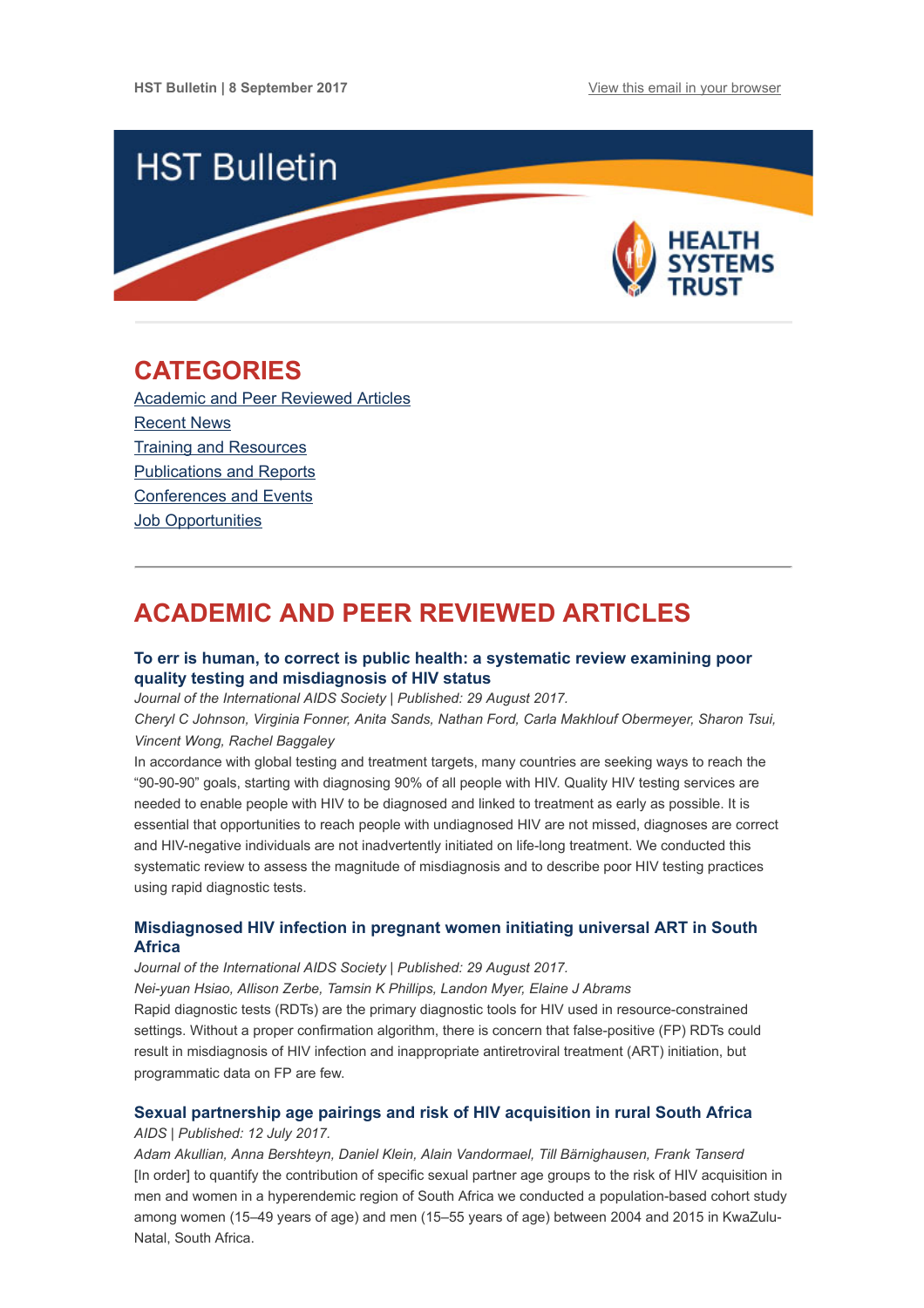## The important role of food composition in policies and [programmes](http://www.sciencedirect.com/science/article/pii/S0308814616320891?via%3Dihub) for better public health: A South African case study

Food Chemistry | Published: 1 January 2018. Hettie C Schönfeldt, Nicolette Hall, B Pretorius

Most governments have committed to the set of Sustainable Development Goals established by the United Nations (UN) to be achieved by 2030. Subsequently the governments have drafted, or are in process of drafting, policies and programmes which aim to answer to these global requests. South Africa provides a unique case study: despite economic growth, undernutrition has not improved when compared to other industrialised nations, while at the same time, diet-related non-communicable diseases and obesity have exponentially increased. Access to healthy food is a constitutional right of all South Africans, and towards increasing food security and improving population health, various policies, programmes and regulations have been developed and implemented by the government to rectify the situation. The paper presents an overview of food composition within these public health policies, programmes and regulations and unpacks the important role of accurate food composition data.

## The SPARK Tool to prioritise questions for systematic reviews in health policy and systems research: [development](https://health-policy-systems.biomedcentral.com/articles/10.1186/s12961-017-0242-4) and initial validation

BioMed Central | Published: 4 September 2017.

Elie A Akl, Racha Fadlallah, Lilian Ghandour, Ola Kdouh, Etienne Langlois, John N Lavis, Holger Schünemann, Fadi El-Jardali

Groups or institutions funding or conducting systematic reviews in health policy and systems research (HPSR) should prioritise topics according to the needs of policymakers and stakeholders. The aim of this study was to develop and validate a tool to prioritise questions for systematic reviews in HPSR.

## Major health service [transformation](http://journals.sagepub.com/doi/10.1177/1355819617728530) and the public voice: conflict, challenge or complicity?

Journal of Health Services Research & Policy | Published: 4 September 2017.

### Graham P Martin, Pam Carter, Mike Dent

Calls for major reconfigurations of health services have been accompanied by recommendations that wide ranging stakeholders be involved. In particular, patients and the wider public are seen as critical contributors as both funders and beneficiaries of public health care. But public involvement is fraught with challenges, and little research has focused on involvement in the health service transformation initiatives. This paper examines the design and function of public involvement in reconfiguration of health services within the English NHS.

## HIV, violence, blame and shame: pathways of risk to internalized HIV stigma among South African [adolescents](http://www.jiasociety.org/index.php/jias/article/view/21771/pdf) living with HIV

Journal of the International AIDS Society | Published: 21 August 2017. Marija Pantelic, Mark Boyes, Lucie Cluver, Franziska Meinck

Internalized HIV stigma is a key risk factor for negative outcomes amongst adolescents living with HIV (ALHIV), including non-adherence to anti-retroviral treatment, loss-to-follow-up and morbidity. This study tested a theoretical model of multi-level risk pathways to internalized HIV stigma among South African ALHIV.

[\(Return](#page-0-1) to Top)

## <span id="page-1-0"></span>RECENT NEWS

## Concern Over Popular [Contraceptive](https://www.newsdeeply.com/womenandgirls/articles/2017/08/29/concern-over-popular-contraceptive-and-hiv-vulnerability-in-south-africa) and HIV Vulnerability in South Africa

News Deeply | 29 August 2017.

Recent studies have shown that the three-month injectable contraceptive Depo-Provera might make people more vulnerable to contracting HIV. In South Africa, where more than 7 million people are infected with HIV, the injectable is the most commonly used contraceptive.

## Op-Ed: Has the National Health Insurance process been [captured?](https://www.dailymaverick.co.za/article/2017-08-28-op-ed-has-the-national-health-insurance-process-been-captured/#.WaU55sgjHIV)

Daily Maverick | 28 August 2017. Barely a week after gazetting the latest White Paper as a policy document the National Department of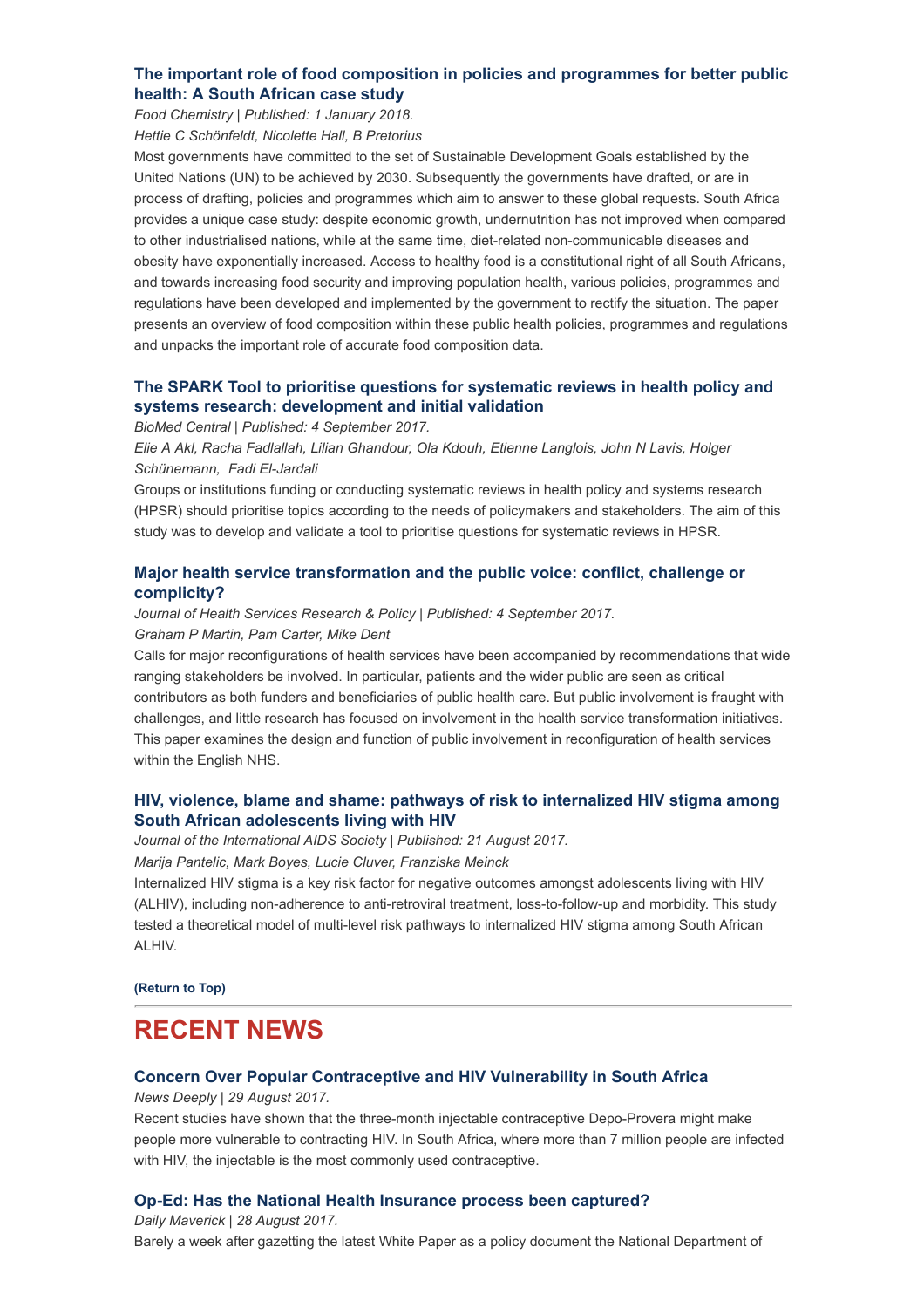Health abandoned its commitment to principles of equity and human rights when it gazetted a set of seven "institutions, bodies and commissions" to take the National Health Insurance process forward with no apparent effort to inform key stakeholders — even some who had made important submissions to the Green and White Papers. This begs the question: Are we having to confront another example of corporate state capture?

#### TAC is [back!](https://www.health-e.org.za/2017/08/28/tac-is-back/)

Health-e News | 28 August 2017. The Treatment Action Campaign accused politicians for turning their backs on HIV and TB at its 6th National Congress last week.

#### Esidimeni: Doctors erase ['unnatural'](https://www.health-e.org.za/2017/09/04/esidimeni-doctors-erase-unnatural-deaths/) deaths

Health-e News | 4 September 2017.

The dead have one final shot at justice. It lies with the medical officers who sign their death certificate. They are supposed to refer questionable deaths for post-mortems, but even this was bungled for the Esidimeni patients.

#### New drug plan [promises](https://www.groundup.org.za/article/new-drug-plan-promises-shift-policy/) shift in policy

GoundUp | 29 August 2017. For the first time, the plan includes input from drug users.

[\(Return](#page-0-1) to Top)

## <span id="page-2-0"></span>TRAINING AND RESOURCES

#### AVERT: [Infographics](https://www.avert.org/infographics) and Media

AVERT | 2017. All AVERT infographics, videos, audio and photo galleries brought together in one searchable hub.

#### [Gender-Based](https://aidsfree.usaid.gov/collections/gender-based-violence-and-violence-against-children-resources) Violence and Violence Against Children Resources

AIDSFree and USAID | 2017.

This collection of training resources has been developed to build the capacity of and train health care providers and social welfare officers to deliver effective gender-based violence- and violence against children-related prevention and response services.

#### CROI 2018 Abstract [Submissions](http://www.croiconference.org/abstract-guidelines#abstract_submission) Open

#### CROI 2018

Abstract submissions for the 25th Conference on Retroviruses and Opportunistic Infections (CROI) are now being accepted. The deadline for general abstract and scholarship submissions is September 27, 2017. Late-breaker abstract submissions are due by January 16, 2018. CROI 2018 will be held March 4 through 7, 2018, in Boston, Massachusetts.

[\(Return](#page-0-1) to Top)

## <span id="page-2-1"></span>PUBLICATIONS AND REPORTS

## WHO, UNAIDS statement on HIV Testing Services: New [opportunities](http://www.unaids.org/sites/default/files/media_asset/2017_WHO-UNAIDS_statement_HIV-testing-services_en.pdf) and ongoing challenges

WHO and UNAIDS | 29 August 2017.

The World Health Organization (WHO) and UNAIDS have released a joint statement on HIV testing services that reinforces two key principles that ensure a human rights-based and public health approach to HIV testing. The statement says that HIV testing, no matter how it is delivered, must always respect personal choice and adhere to ethical and human rights principles. It makes it clear that WHO and UNAIDS do not recommend mandatory, compulsory or coerced HIV testing of individuals on public health grounds.